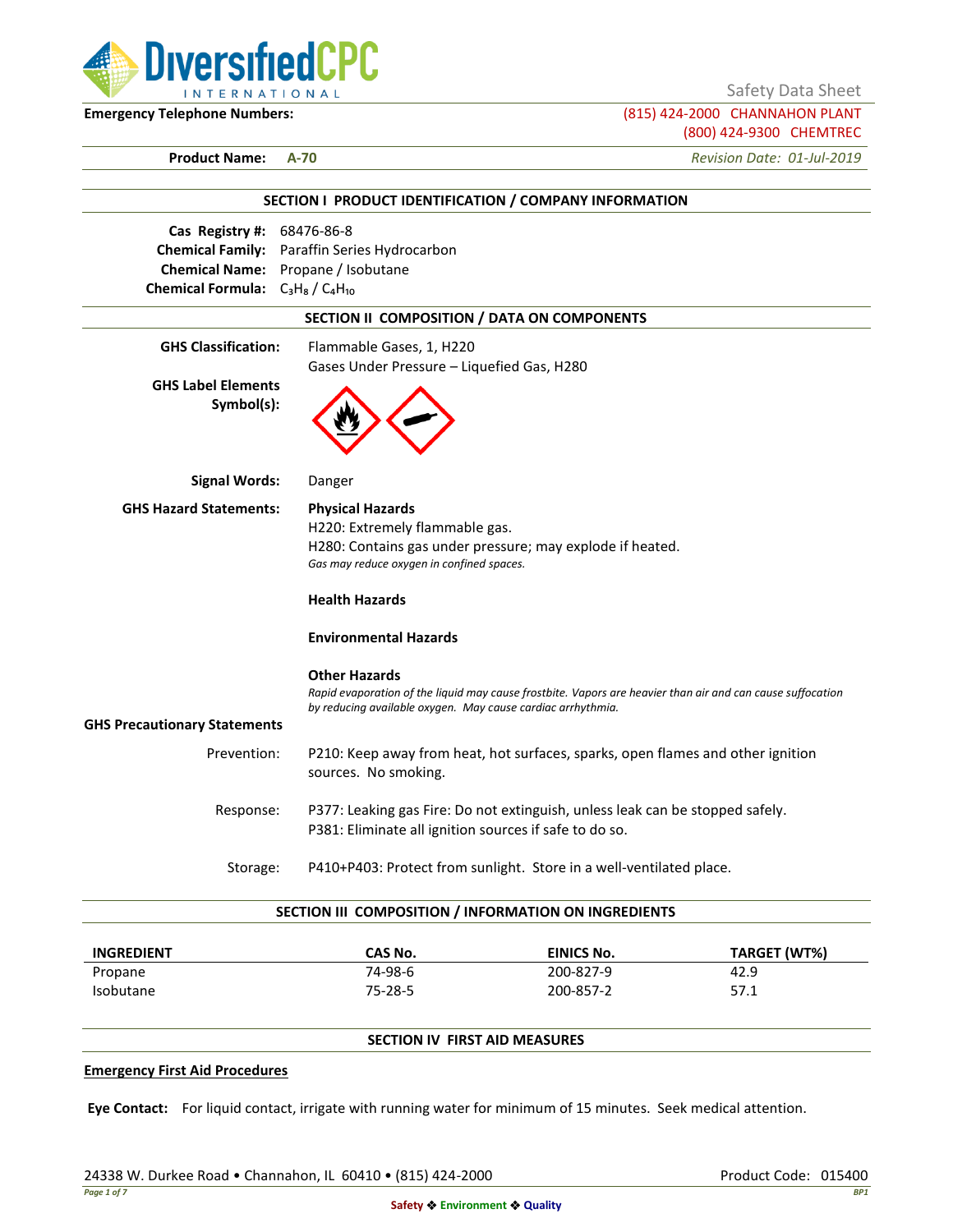

| Skin Contact: For liquid contact, warm areas gradually and get medical attention if there is evidence of frost bite or tissue |
|-------------------------------------------------------------------------------------------------------------------------------|
| damage. Flush area with lukewarm water. Do not rub affected area. If blistering occurs, apply a sterile                       |
| dressing. Seek medical attention.                                                                                             |
|                                                                                                                               |

**Inhalation:** Remove to fresh air. Artificial respiration and/or oxygen may be necessary. Consult a physician. **Ingestion:** This material is a gas under normal atmospheric conditions and ingestion is unlikely.

Most important symptoms and effects

**Acute:** Anesthetic effects at high concentrations.

**Delayed:** None known or anticipated. See Section 11 for information on effects from chronic exposure, if any.

**Notes to Physician:** Epinephrine and other sympathomimetic drugs may initiate cardiac arrhythmias in persons exposed to high concentrations of hydrocarbon solvents (e.g., in enclosed spaces or with deliberate abuse). The use of other drugs with less arrhythmogenic potential should be considered. If sympathomimetic drugs are administered, observe for the development of cardiac arrhythmias.

### **SECTION V FIRE FIGHTING MEASURES**

### **Suitable Extinguishing Media:**

Water spray, Water mist, Foam, Dry chemical or Carbon Dioxide. Carbon dioxide can displace oxygen. Use caution when applying carbon dioxide in confined spaces.

### **Fire Fighting Procedures:**

For fires beyond the initial stage, emergency responders in the immediate hazard area should wear protective clothing. When the potential chemical hazard is unknown, in enclosed or confined spaces, a self contained breathing apparatus should be worn. In addition, wear other appropriate protective equipment as conditions warrant (see Section 8). Isolate immediate hazard area and keep unauthorized personnel out. Stop spill/release if it can be done safely. If this cannot be done, allow fire to burn. Move undamaged containers from immediate hazard area if it can be done safely. Stay away from ends of container. Water spray may be useful in minimizing or dispersing vapors and to protect personnel. Cool equipment exposed to fire with water, if it can be done safely.

### **Unusual Fire and Explosion Hazards:**

Extremely flammable. Contents under pressure. This material can be ignited by heat, sparks, flames, or other sources of ignition. The vapor is heavier than air. Vapors may travel considerable distances to a source of ignition where they can ignite, flash back, or explode. May create vapor/air explosion hazard indoors, in confined spaces, outdoors, or in sewers. If container is not properly cooled, it can rupture in the heat of a fire. Drains can be plugged and valves made inoperable by the formation of ice if rapid evaporation of large quantities of the liquefied gas occurs. Do not allow run-off from fire fighting to enter drains or water courses – may cause explosion hazard in drains and may reignite.

**Hazardous Combustion Products**: Combustion may yield smoke, carbon monoxide, and other products of incomplete combustion. Oxides of nitrogen and sulfur may also be formed.

*See Section 9 for Flammable Properties including Flash Point and Flammable (Explosive) Limits.*

### **NPCA - HMIS RATINGS**

| <b>HEALTH</b>              |  |
|----------------------------|--|
| <b>FLAMMABILITY</b>        |  |
| <b>REACTIVITY</b>          |  |
| <b>PERSONAL PROTECTION</b> |  |

**PERSONAL PROTECTION - (***Personal Protection Information To Be Supplied By The User)*

### **SECTION VI ACCIDENTAL RELEASE MEASURES**

**Steps To Be Taken If Material Is Released or Spilled**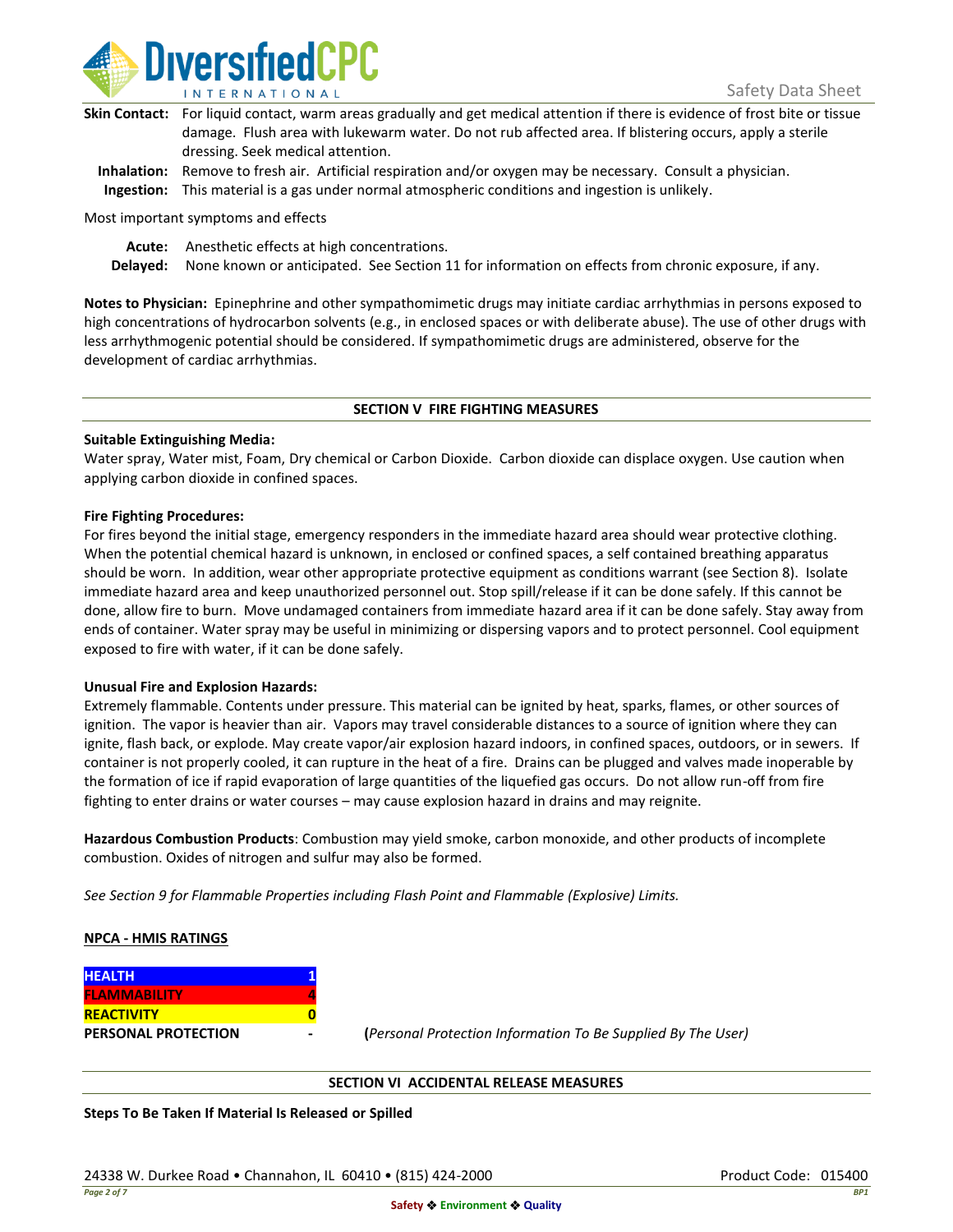

Avoid sources of ignition - ventilate area. Use water fog to evaporate or ventilate. Protect body against contact with liquid. If confined space - use self contained breathing apparatus. Consult local fire authorities.

**Personal Precautions:** Extremely flammable. Spillages of liquid product will create a fire hazard and may form an explosive atmosphere. Keep all sources of ignition and hot metal surfaces away from spill/release if safe to do so. The use of explosion-proof electrical equipment is recommended. Beware of accumulation of gas in low areas or contained areas, where explosive concentrations may occur. Prevent from entering drains or any place where accumulation may occur. Ventilate area and allow to evaporate. Stay upwind and away from spill/release. Avoid direct contact with material. For large spillages, notify persons downwind of the spill/release, isolate immediate hazard area and keep unauthorized personnel out. Wear appropriate protective equipment, including respiratory protection, as conditions warrant (see Section 8). See Sections 2 and 7 for additional information on hazards and precautionary measures.

**Environmental Precautions:** Stop spill/release if it can be done safely. Water spray may be useful in minimizing or dispersing vapors. If spill occurs on water notify appropriate authorities and advise shipping of any hazard.

**Methods for Containment and Clean-Up**: Notify relevant authorities in accordance with all applicable regulations.

Recommended measures are based on the most likely spillage scenarios for this material; however local conditions and regulations may influence or limit the choice of appropriate actions to be taken.

## **SECTION VII HANDLING AND STORAGE**

**Precautions for safe handling:** Comply with state and local regulations covering liquefied petroleum gases. Comply with NFPA Pamphlet #58. Keep away from heat or sources of ignition. Prohibit smoking in areas of storage or use. Take precautionary measures against static discharge. Use good personal hygiene practices and wear appropriate personal protective equipment (see section 8).

Contents are under pressure. Gases can accumulate in confined spaces and limit oxygen available for breathing. Use only with adequate ventilation. The use of explosion-proof electrical equipment is recommended and may be required (see appropriate fire codes). Refer to NFPA-70 and/or API RP 2003 for specific bonding/grounding requirements. Electrostatic charge may accumulate and create a hazardous condition when handling or processing this material. To avoid fire or explosion, dissipate static electricity during transfer by grounding and bonding containers and equipment before transferring material.

Do not enter confined spaces such as tanks or pits without following proper entry procedures such as ASTM D-4276 and 29CFR 1910.146.

**WARNING**: Unless otherwise specifically indicated, no odorant is added to this product. You cannot depend upon your sense of smell for leak detection! Ensure appropriate gas detection is available and working for the detection of leaks.

**Conditions for safe storage:** Keep container(s) tightly closed and properly labeled. Use and store this material in cool, dry, well ventilated areas away from heat, direct sunlight, hot metal surfaces, and all sources of ignition. Store only in approved containers. Post area "No Smoking or Open Flame." Keep away from any incompatible material (see Section 10). Protect container(s) against physical damage. Outdoor or detached storage is preferred. Indoor storage should meet OSHA standards and appropriate fire codes.

"Empty" containers retain residue and may be dangerous. Do not pressurize, cut, weld, braze, solder, drill, grind, or expose such containers to heat, flame, sparks, or other sources of ignition. They may explode and cause injury or death. Avoid exposing any part of a compressed-gas cylinder to temperatures above 125F (51.6C).

Gas cylinders should be stored outdoors or in well ventilated storerooms at no lower than ground level and should be quickly removable in an emergency.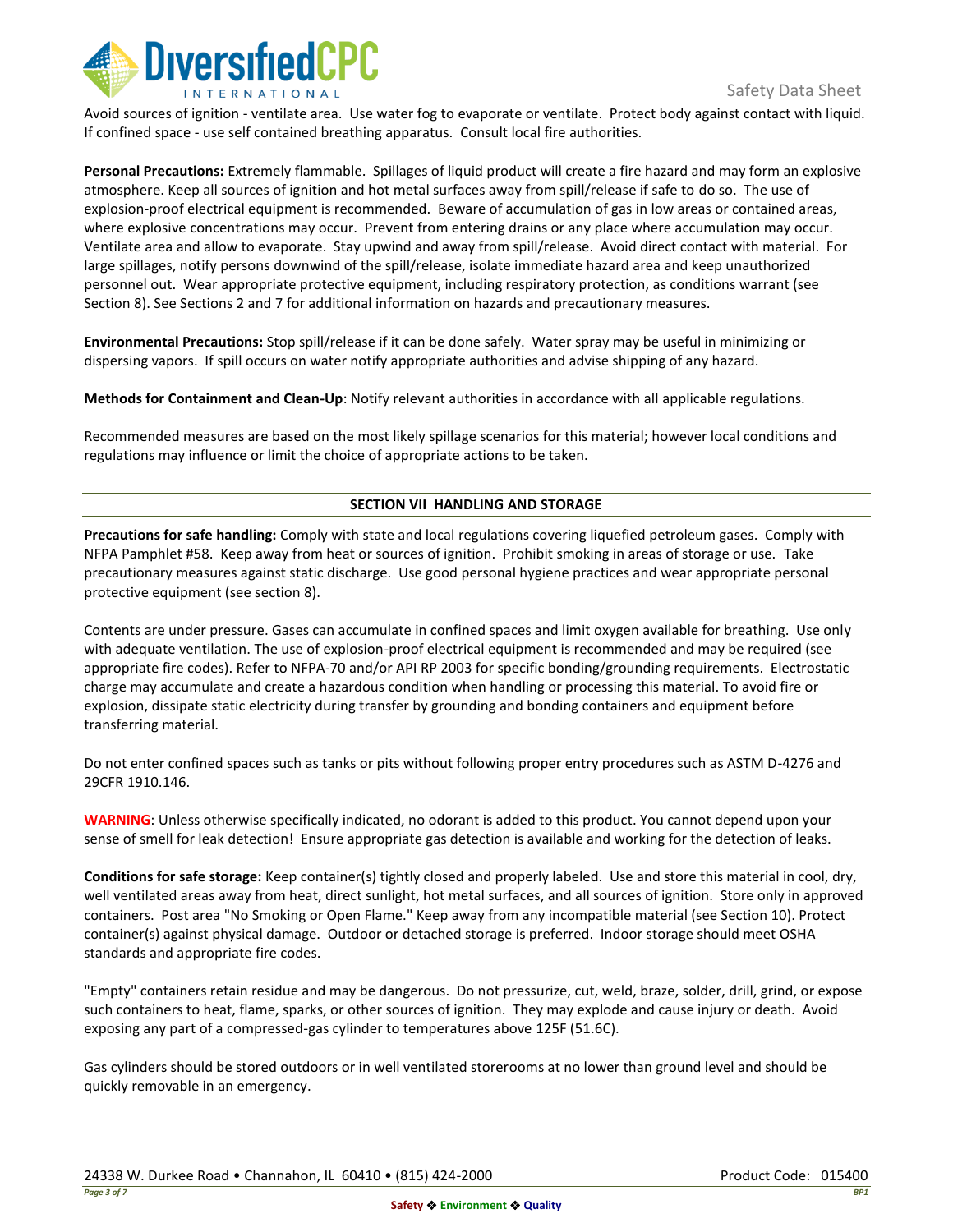

### **SECTION VIII EXPOSURE CONTROLS / PERSONAL PROTECTION**

## **Exposure Limits**

| Component                      |                                                                                                                                                                                                                                                                                                                                                                                                                                                                                                                                            | <b>ACIGH</b><br>TLV (TWA) | <b>ACIGH</b><br><b>TLV (STEL)</b> | <b>OSHA PEL</b><br>(TWA) | <b>OTHER PEL</b> |
|--------------------------------|--------------------------------------------------------------------------------------------------------------------------------------------------------------------------------------------------------------------------------------------------------------------------------------------------------------------------------------------------------------------------------------------------------------------------------------------------------------------------------------------------------------------------------------------|---------------------------|-----------------------------------|--------------------------|------------------|
| Propane                        |                                                                                                                                                                                                                                                                                                                                                                                                                                                                                                                                            | Simple                    | Simple                            | 1000 ppm                 |                  |
|                                |                                                                                                                                                                                                                                                                                                                                                                                                                                                                                                                                            | Asphyxiant                | Asphyxiant                        |                          |                  |
| Isobutane                      |                                                                                                                                                                                                                                                                                                                                                                                                                                                                                                                                            |                           | 1000 ppm                          |                          |                  |
| <b>Engineering Controls:</b>   | If current ventilation practices are not adequate to maintain airborne concentrations below<br>the established exposure limits, additional engineering controls may be required.                                                                                                                                                                                                                                                                                                                                                           |                           |                                   |                          |                  |
| <b>Personal Protection:</b>    |                                                                                                                                                                                                                                                                                                                                                                                                                                                                                                                                            |                           |                                   |                          |                  |
| Eye/Face Protection:           | The use of eye protection (such as splash goggles) that meets or exceeds ANSI Z.87.1 is<br>recommended when there is potential liquid contact to the eye. Depending on conditions<br>of use, a face shield may be necessary.                                                                                                                                                                                                                                                                                                               |                           |                                   |                          |                  |
| Skin Protection:               | Impervious, insulated gloves recommended.                                                                                                                                                                                                                                                                                                                                                                                                                                                                                                  |                           |                                   |                          |                  |
| <b>Respiratory Protection:</b> | A NIOSH approved, self-contained breathing apparatus (SCBA) or equivalent operated in a<br>pressure demand or other positive pressure mode should be used in situations of oxygen<br>deficiency (oxygen content less than 19.5 percent), unknown exposure concentrations, or<br>situations that are immediately dangerous to life or health (IDLH).<br>A respiratory protection program that meets or is equivalent to OSHA 29 CFR 1910.134 and<br>ANSI Z88.2 should be followed whenever workplace conditions warrant a respirator's use. |                           |                                   |                          |                  |

Suggestions provided in this section for exposure control and specific types of protective equipment are based on readily available information. Users should consult with the specific manufacturer to confirm the performance of their protective equipment. Specific situations may require consultation with industrial hygiene, safety, or engineering professionals.

### **SECTION IX PHYSICAL AND CHEMICAL PROPERTIES**

| <b>Odor Threshold: No Data</b>                | <b>pH:</b> Not Applicable | <b>Appearance &amp; Odor:</b> Clear, colorless liquefied gas with sweet petroleum odor. |                                                   |
|-----------------------------------------------|---------------------------|-----------------------------------------------------------------------------------------|---------------------------------------------------|
| <b>Melting / Freezing Point:</b> No Data      |                           | Initial Boiling Point / Range: $-24.9$ TO $+10.9$ °F                                    |                                                   |
| Flash Point (Method): -156 °F (Estimated)     |                           |                                                                                         | <b>Evaporation Rate:</b> $>1$ (Ethyl Ether = 1.0) |
| Lower Explosion Limit: 1.8% (vol.) Gas in air |                           | Upper Explosion Limit: 9.5% (vol.) Gas in air                                           |                                                   |
| Vapor Pressure @ 70 °F: 70 PSIG               |                           | <b>Vapor Density (air = 1.00):</b> 1.766                                                |                                                   |
| <b>Specific Gravity (H2O = 1.00):</b> $0.539$ |                           | Solubility in Water @ 70 °F: 0.008%                                                     |                                                   |
| Percent Volatile by Volume: 100%              |                           | Auto-ignition temperature: No Data                                                      |                                                   |
| <b>Decomposition Data:</b> No Data            |                           | Viscosity: No Data                                                                      |                                                   |

### **SECTION X STABILITY AND REACTIVITY**

| Stable                                       |
|----------------------------------------------|
| Hazardous Polymerization: Can not occur      |
| None.                                        |
| Carbon monoxide, volatile hydrocarbon vapors |
| High heat, spark, and open flames            |
|                                              |

# **SECTION XI TOXICOLOGICAL INFORMATION**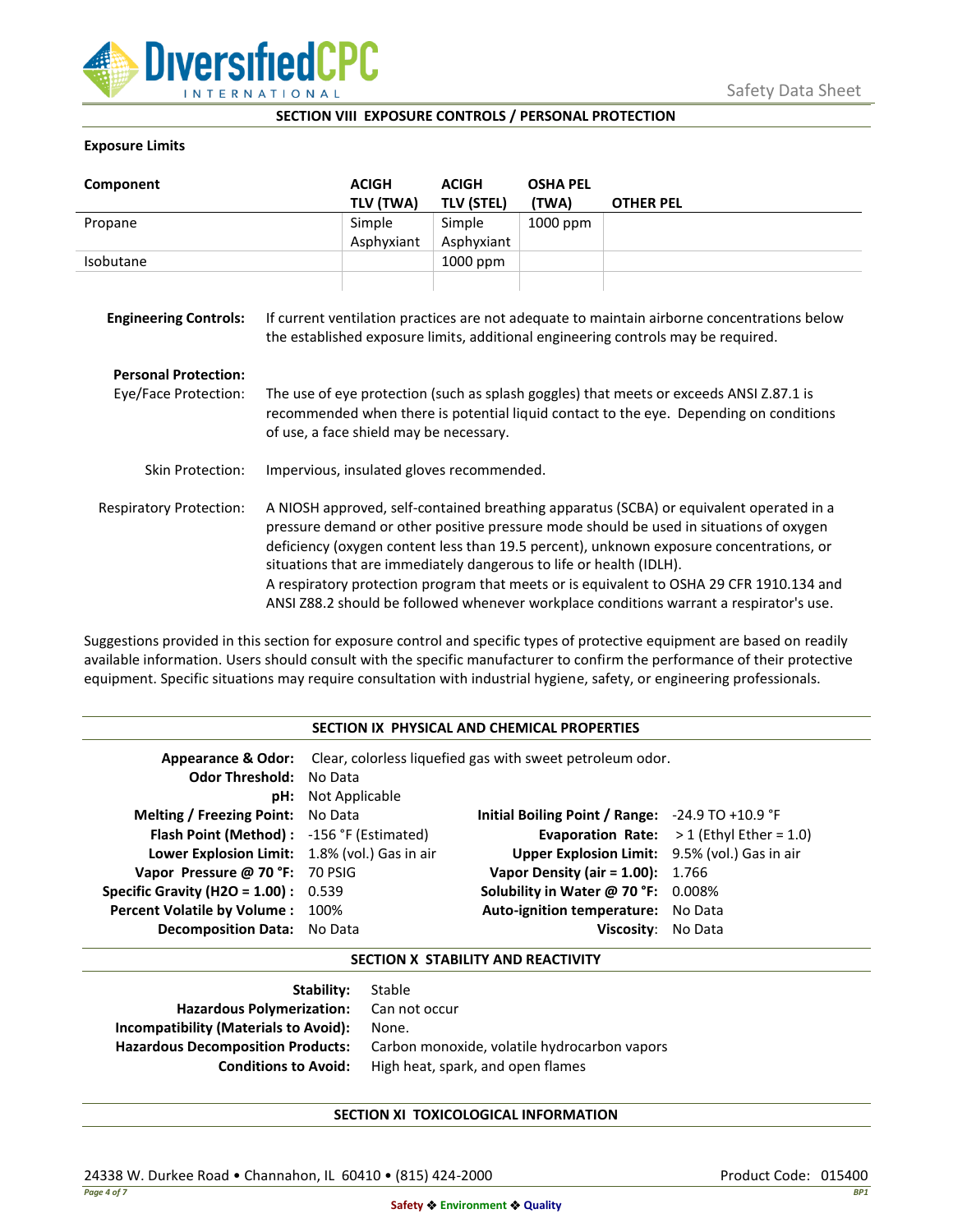

## **Effects Of Over Exposure**

**Ingestion:** Aspiration hazard!

- **Inhalation:** Inhalation of vapor may produce anesthetic effects and feeling of euphoria. Prolonged overexposure can cause rapid breathing, headache, dizziness, narcosis, unconsciousness, and death from asphyxiation, depending on concentration and time of exposure.
- **Skin Contact:** Contact with evaporating liquid can cause frostbite.

**Eye Contact:** Liquid can cause severe irritation, redness, tearing, blurred vision, and possible freeze burns.

**Specific Target Organ Toxicity (Single Exposure):** Not expected to cause organ effects from single exposure. **Specific Target Organ Toxicity (Repeated Exposure):** Not expected to cause organ effects from repeated exposure. **Carcinogenicity:** Not expected to cause cancer. This substance is not listed as a carcinogen by IARC, NTP or OSHA. **Germ Cell Mutagenicity:** Not expected to cause heritable genetic effects.

**Reproductive Toxicity:** Not expected to cause reproductive toxicity.

**Other Comments:** High concentrations may reduce the amount of oxygen available for breathing, especially in confined spaces. Hypoxia (inadequate oxygen) during pregnancy may have adverse effects on the developing fetus.

# **Information on Toxicological Effects of Components**

## **Propane**

*Target Organs:* No systemic or neurotoxic effects were noted in rats exposed to concentrations of propane as high as 12,000 ppm for 28 days.

*Reproductive Toxicity:* No adverse reproductive or developmental effects were observed in rats exposed to propane; no observed adverse effect level = 12,000 ppm.

## **n-Butane**

*Target Organs:* No systemic or neurotoxic effects were noted in rats exposed to concentrations of butane as high as 9,000 ppm for 28 days.

*Reproductive Toxicity:* No adverse reproductive or developmental effects were observed in rats exposed to butane; no observed adverse effect level = 12,000 ppm.

# **Isobutane**

*Target Organs:* No systemic or neurotoxic effects were noted in rats exposed to concentrations of isobutane as high as 9,000 ppm for 28 days.

*Reproductive Toxicity:* No adverse developmental effects were observed in rats exposed to concentrations of isobutane as high as 9000 ppm. Fertility and mating indices may have been affected at 9000 ppm but no effects were observed at 3000 ppm.

# **SECTION XII ECOLOGICAL INFORMATION**

**Toxicity:** Petroleum gases will readily evaporate from the surface and would not be expected to have significant adverse effects in the aquatic environment. Classification: No classified hazards.

**Persistence and Degradability:** The hydrocarbons in this material are expected to be inherently biodegradable. In practice, hydrocarbon gases are not likely to remain in solution long enough for biodegradation to be a significant loss process.

**Bioaccumulative Potential:** Not expected as having the potential to bioaccumulate.

**Mobility in Soil:** Due to the extreme volatility of petroleum gases, air is the only environmental compartment in which they will be found. In air, these hydrocarbons undergo photodegradation by reaction with hydroxyl radicals with half-lives ranging from 3.2 days for n-butane to 7 days for propane.

**Other Adverse Effects:** None anticipated.

### **SECTION XIII DISPOSAL INFORMATION**

### **Waste Disposal**

(1) Mechanical Recovery

24338 W. Durkee Road • Channahon, IL 60410 • (815) 424-2000 Product Code: 015400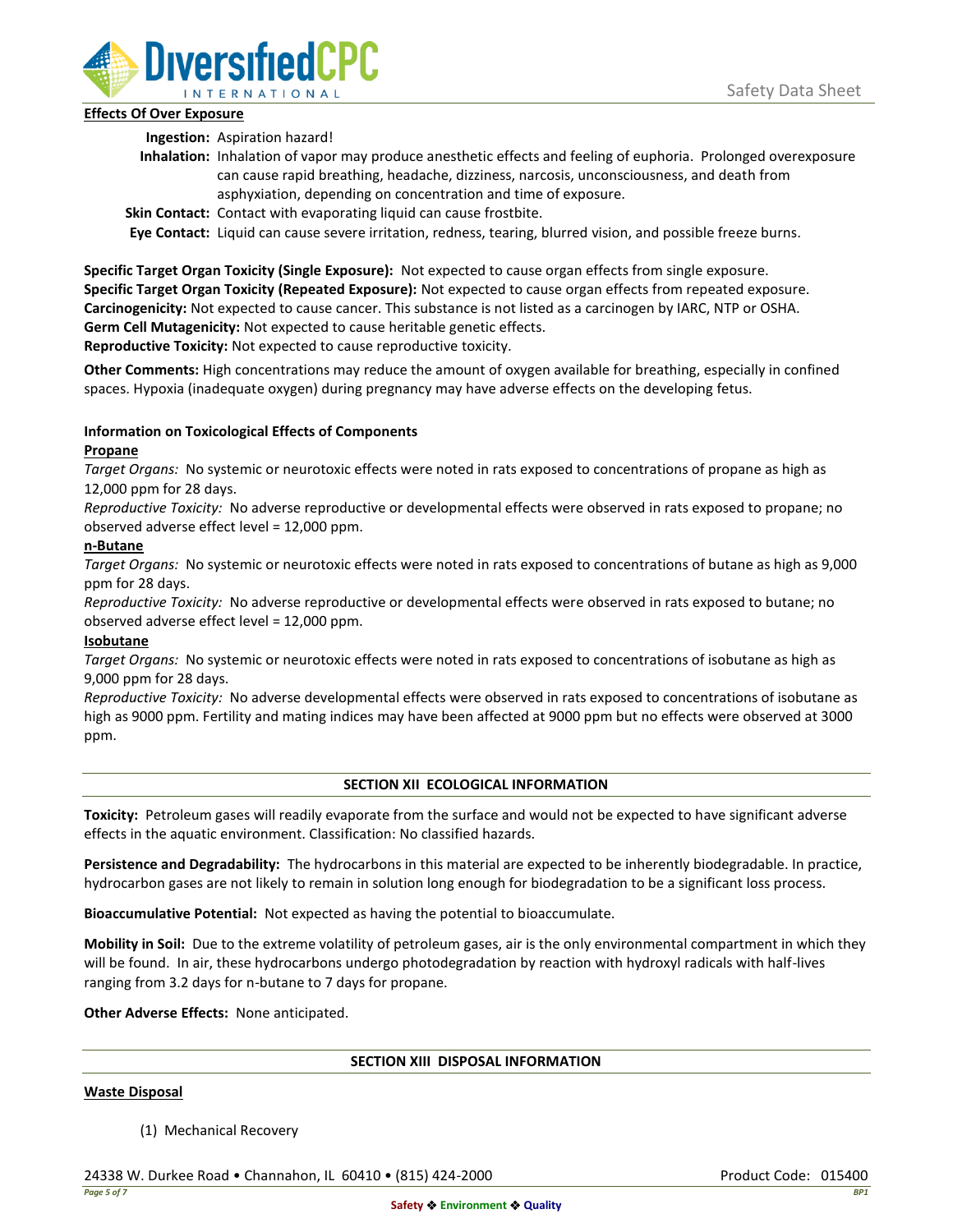

(2) Flare-Off At Safe Location (Vapors)

(3) Exhaust to Atmosphere in Safe Location (No Open Flames)

*\*\* Comply With All State and Local Regulations \*\**

### **SECTION XIV TRANSPORT INFORMATION**

#### **Transport Information**

UN1075, Petroleum Gases, Liquefied , 2.1

## **SECTION XV REGULATIONS**

### **Regulatory Information**

### **Chemical Inventories**

**USA TSCA:** All components of this product are listed on the TSCA Inventory. **Europe Einecs:** All components in this product are listed on EINECS **Canada Domestic Substances List (DSL):** This product and/or all of its components are listed on the Canadian DSL. **Australia AICS:** All components of this product are listed on AICS. **Korea ECL:** All components in this product are listed on the Korean Existing Chemicals Inventory (KECI). **Japan Miti (ENCS):** All components of this product are listed on MITI.

#### **SARA Title III:**

### **CERCLA/SARA (Section 302) Extremely Hazardous Substances and TPQs (in pounds):**

This material does not contain any chemicals subject to the reporting requirements of SARA 302 and 40 CFR 372.

### **SARA (311, 312) Hazard Class:**

| Acute Health:    | Yes |
|------------------|-----|
| Chronic Health:  | No  |
| Fire Hazard:     | Yes |
| Pressure Hazard: | Yes |

**SARA (313) Chemicals:** Not listed

**California Proposition 65:** This material does not contain any chemicals which are known to the State of California to cause cancer, birth defects or other reproductive harm at concentrations that trigger the warning requirements of California Proposition 65.

#### **EC Classification:**



F+ Extremely flammable

**Risk phrases:** 12 Extremely flammable.

## **Safety phrases:**

9 Keep container in a well-ventilated place.

16 Keep away from sources of ignition -No smoking.

33 Take precautionary measures against static discharges.

### **SECTION XVI OTHER INFORMATION**